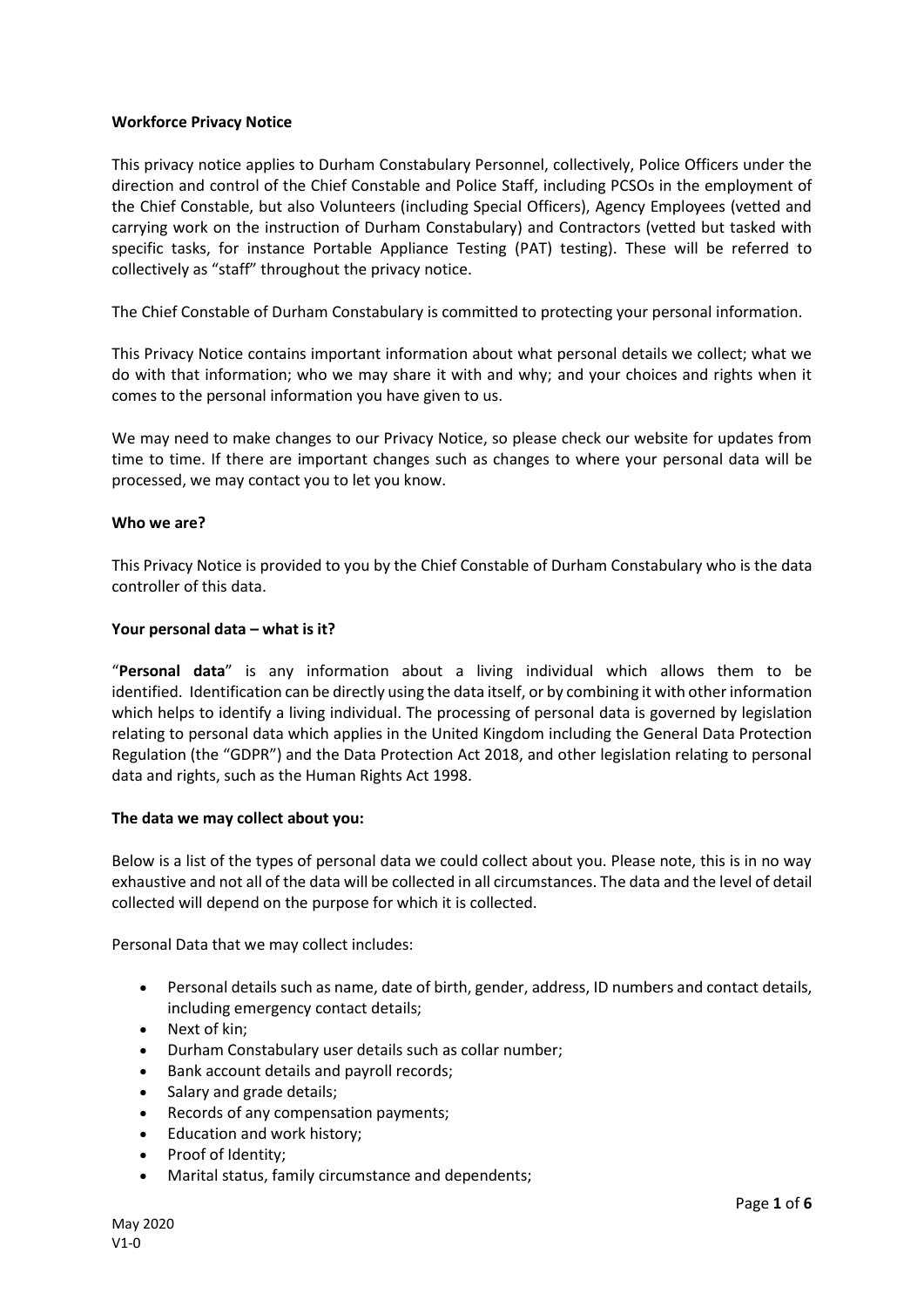- A photograph;
- CCTV footage and swipe card records;
- Data from force radios and emails;
- Records containing your performance and training;
- Records of any disciplinary proceedings;
- Sickness and other absence details including emergency leave and annual leave;
- Your contract and terms and conditions of employment;
- Records of grievances;
- Health and safety records;
- Welfare records; and
- Information about your use of Durham Constabulary systems.

Under certain circumstances we may collect special category personal data. Such data, where collected, even though we may not explicitly ask for it, could reveal the following to differing extents:

- Racial or ethnic origin;
- Political opinions;
- Religious or philosophical beliefs;
- Trade Union membership;
- Medical records including physical or mental health;
- Sex life or orientation;
- Genetic or biometric data.

Some of this information may be collected for equal opportunity monitoring purposes.

Please note, any member of staff issued with a device that they set up to use with fingerprint or facial recognition will be required to accept the terms and conditions and provide consent to the provider when setting up functions involving fingerprint or facial recognition.

Durham Constabulary will use the minimum amount of personal information necessary to carry out a particular activity.

# **Why do we use your information?**

We may process your data to enable us to carry out functions relating to;

- **Personnel Management**  to carry out all functions relating to your employment, including general administration of your contract or terms and conditions, but also for the management of the workforce. This may include:
	- o Payment of salary and allowances;
	- o Time management and timesheets;
	- o Performance management and conducting performance reviews;
	- o Education, training and development requirements;
	- o Making decisions about your continued employment or engagement;
	- o Disciplinary matters and grievances including gathering evidence;
	- o Health and safety;
	- $\circ$  Dealing with legal disputes involving you, including accidents at work and injury award claims;
	- o Providing employment-related benefits to you, such as occupational sick, adoption, maternity, paternity, shared parental and annual leave.
- **Occupational Health** to look after your wellbeing and welfare.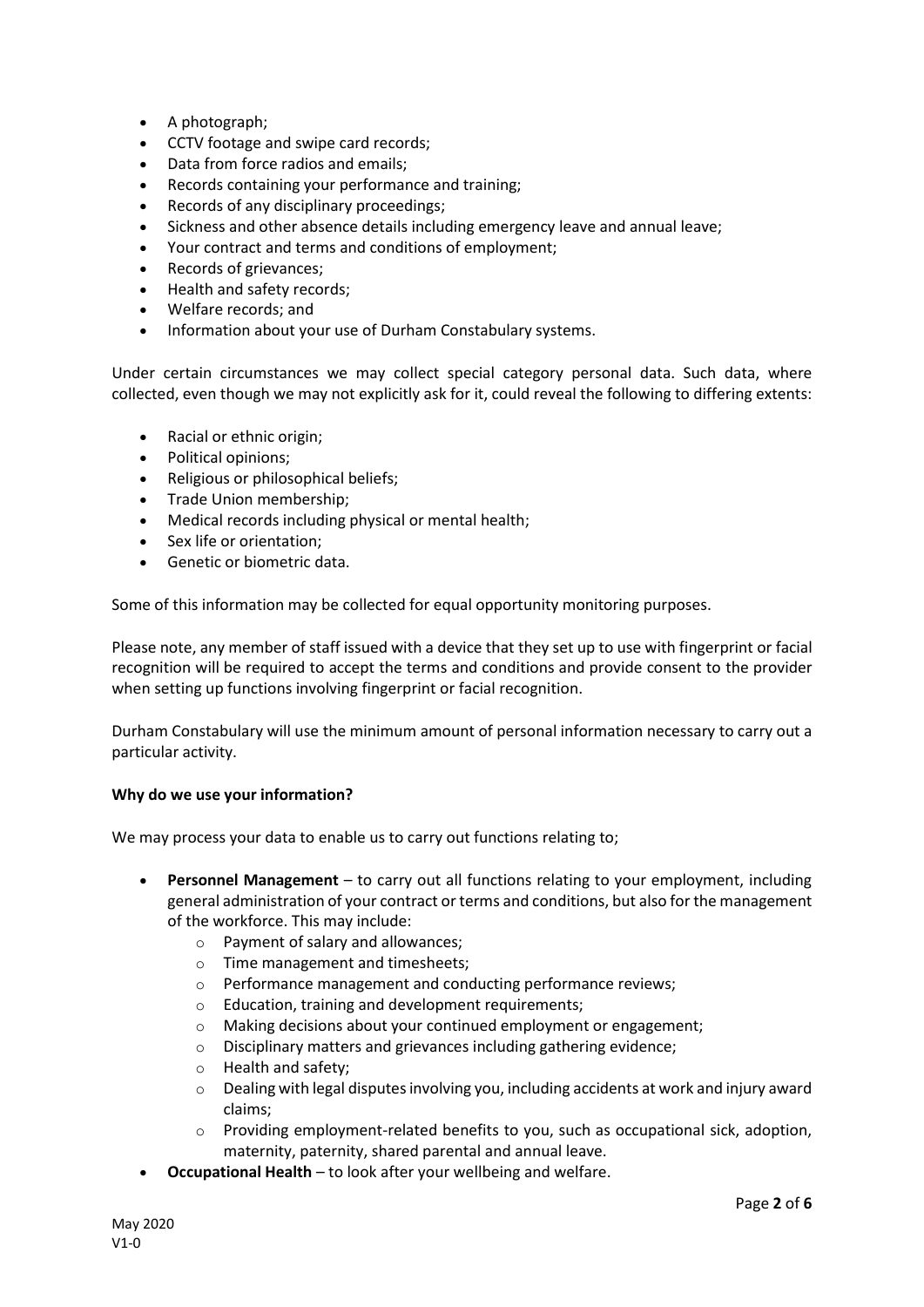- **Payroll –** to manage your wages.
- **Pensions –** to administer and manage your pensions.
- **Departmental Administration and Management**  to provide business continuity, business and workforce planning, to compile a staff directory, inventory data and make travel bookings.
- **Staff services** to provide services such as reward systems and childcare services.
- **Communications and Staff Awareness –** to draw your attention to key organisational information.
- **Staff recognition –** to acknowledge the good behaviour and conduct of our staff.
- **Internal Monitoring and Auditing** to monitor your use of our information and communication systems to ensure compliance with the Data Protection Act 2018, and also our relevant policies, including security policies in place to ensure the security of Durham Constabulary staff, visitors, property and information, preventing unauthorised access to our computer and electronic communication systems and preventing malicious software distribution. Any staff member using information for a non-business reason i.e. for a personal use, will be committing a criminal offence under Section 170 of the Data Protection Act 2018.
- **Equality and Diversity**  to compile workforce demographic and diversity analysis, monitoring and reporting.
- **Health and safety**  we may engage in functions which require us to take actions such as, but not limited to, carrying out individual risk assessments, display screen equipment assessments, work station assessments to identify reasonable adjustments, and creating and updating accident/incident records in line with Health and Safety in the workplace legislation.
- **Transport** to monitor your use of Durham Constabulary vehicles and radios.
- **Continuous Improvement**  to identify areas to continuously improve the wellbeing of staff, identify areas of focus to enhance our commitment to staff and improve our services to the public. For example, feedback including surveys.

The organisation collects this information in a variety of ways. For example, data is collected through application forms, CV's; obtained from your identity documents such as passport or driving licence; from forms completed at the start of our during employment; through correspondence, or through interviews, meetings or other assessments.

Data is stored in a range of different places, including in your personnel file, in the force HR management system and in other IT systems including e-mail.

#### **What is the legal basis for processing your personal data?**

Some of the purposes for using your data will overlap and there can be several lawful conditions for processing your personal data.

The Chief Constable of Durham Constabulary may process personal data for the following reasons:

- You have given consent for your personal data to be processed; and/or
- To comply with employment related legislation such as the Health and Safety Act 1974, and ensure we provide a Police Service during times of Business Continuity; and/or
- Contractual compliance The performance of a contract with you, the data subject, to enable you to carry out work responsibilities as part of your employment with Durham Constabulary and also the provision of contractual pay and benefits; and/or
- In the legitimate interest of the controller to allow force employees to show their appreciation for your good work; and/or
- It is necessary for carrying out employment obligations in connection with employment law, including not discriminating against employees, identifying and making reasonable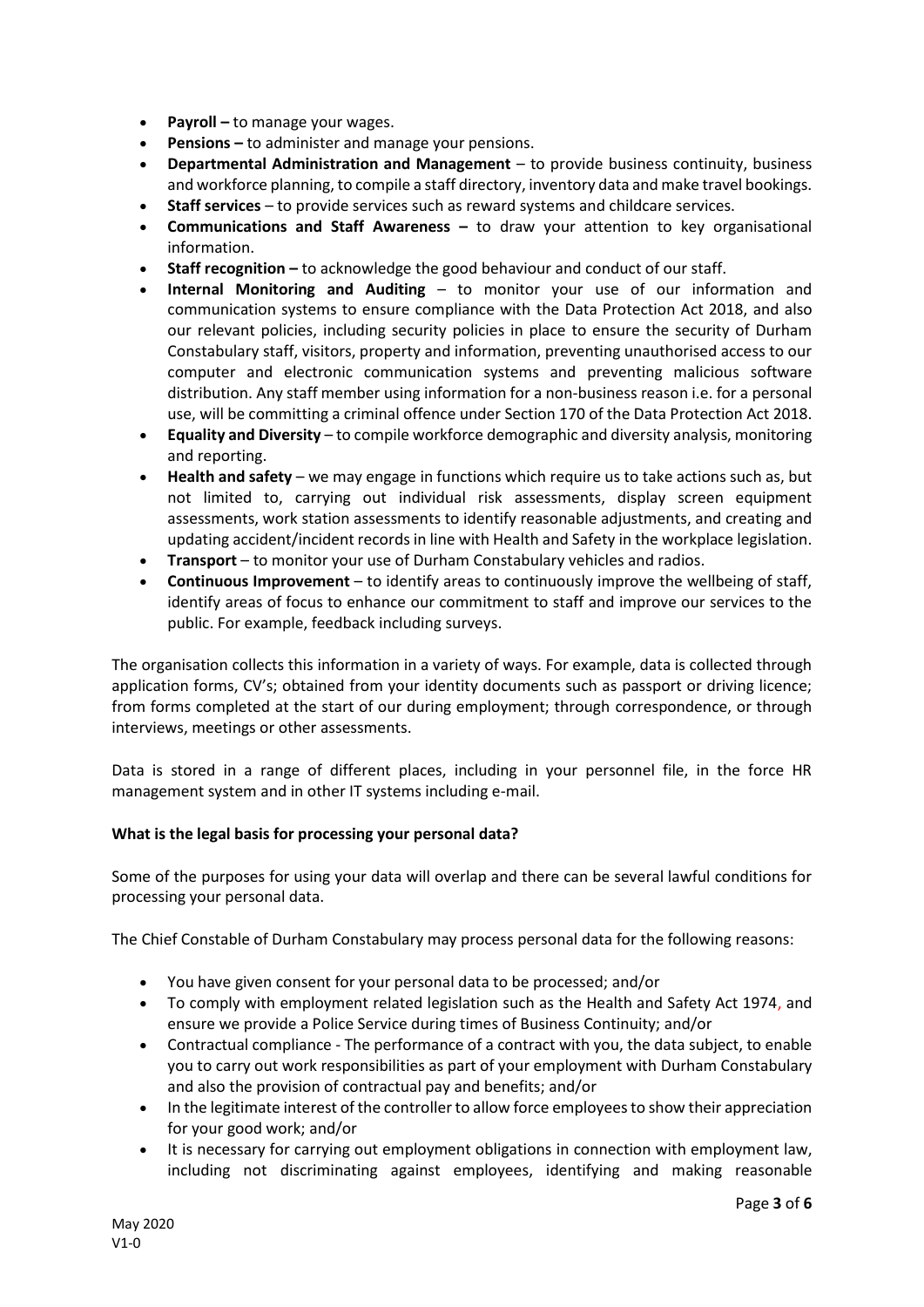adjustments, not unfairly dismissing, assessing fitness to return to work or for fitness for work, complying with Health and Safety obligations, pay statutory sick pay etc.; and/or

It is necessary for performance of a public task, including law enforcement.

Each of the above reasons for processing personal data again provide an equal legitimate basis for the necessary, and proportionate processing of personal data. The GDPR recognises that because of the imbalance of power between an employer and employees, consent will rarely be considered sufficiently freely given, to then be valid, for the necessary need processing of human resources personal data.

Where we process special categories of personal data (special category data was previously defined as sensitive personal data), we will do so in accordance with the specific conditions of processing set out in Data Protection legislation, this includes the following;

- You have given explicit consent for your data being processed; and/or
- It is necessary in the context of employment law, or laws relating to social security and social protection – the Force is legally obliged to comply with any request received from statutory and/or regulatory and/or Government Bodies, such as the Inland Revenue, the Child Maintenance Service, the Department of Works and Pensions, the Health and Safety Executive, and the Financial Conduct Authority etc; and/or
- It is necessary to protect individuals' vital interests; and/or
- The processing is carried out in the course of the legitimate activities of a charity or not-forprofit body, with respect to its own members, former members, or persons with whom it has regular contact in connection with its purposes; and/or
- The processing relates to personal data which have been manifestly made public by the data subject; and/or
- It is necessary for the establishment, exercise or defence of legal claims, or for courts acting in their judicial capacity; and/or
- It is necessary for reasons of substantial public interest and occurs on the basis of a law that is proportionate to the aim pursued and protects the rights of data subjects; and/or
- The processing is required for the purpose of medical treatment undertaken by health professionals, including assessing the working capacity of employees and the management of health or social care systems and services; and/or
- The processing is necessary for reasons of public interest in the area of public health; and/or
- The processing is necessary for archiving purposes in the public interest, for historical, scientific, research or statistical purposes, subject to appropriate safeguards.

Each of the above reasons for processing special category personal data provide an equal legitimate basis for the necessary and proportionate processing of personal data. Again, the GDPR recognises that because of the imbalance of power between an employer and employees, consent will rarely be considered sufficiently given, to then be valid, for the necessary processing of human resources personal data. For example, whilst employers need explicit consent from an employee to undergo a medical examination, and then explicit consent to the release of the report, consent will not be relied upon, i.e. used, for the holding, and any other necessary use of the same report.

The Data Controller will comply with data protection law. This says that the personal data we hold about you must be:

 Used lawfully, fairly and in the case of data processed for general, non-law enforcement purposes, in a transparent way;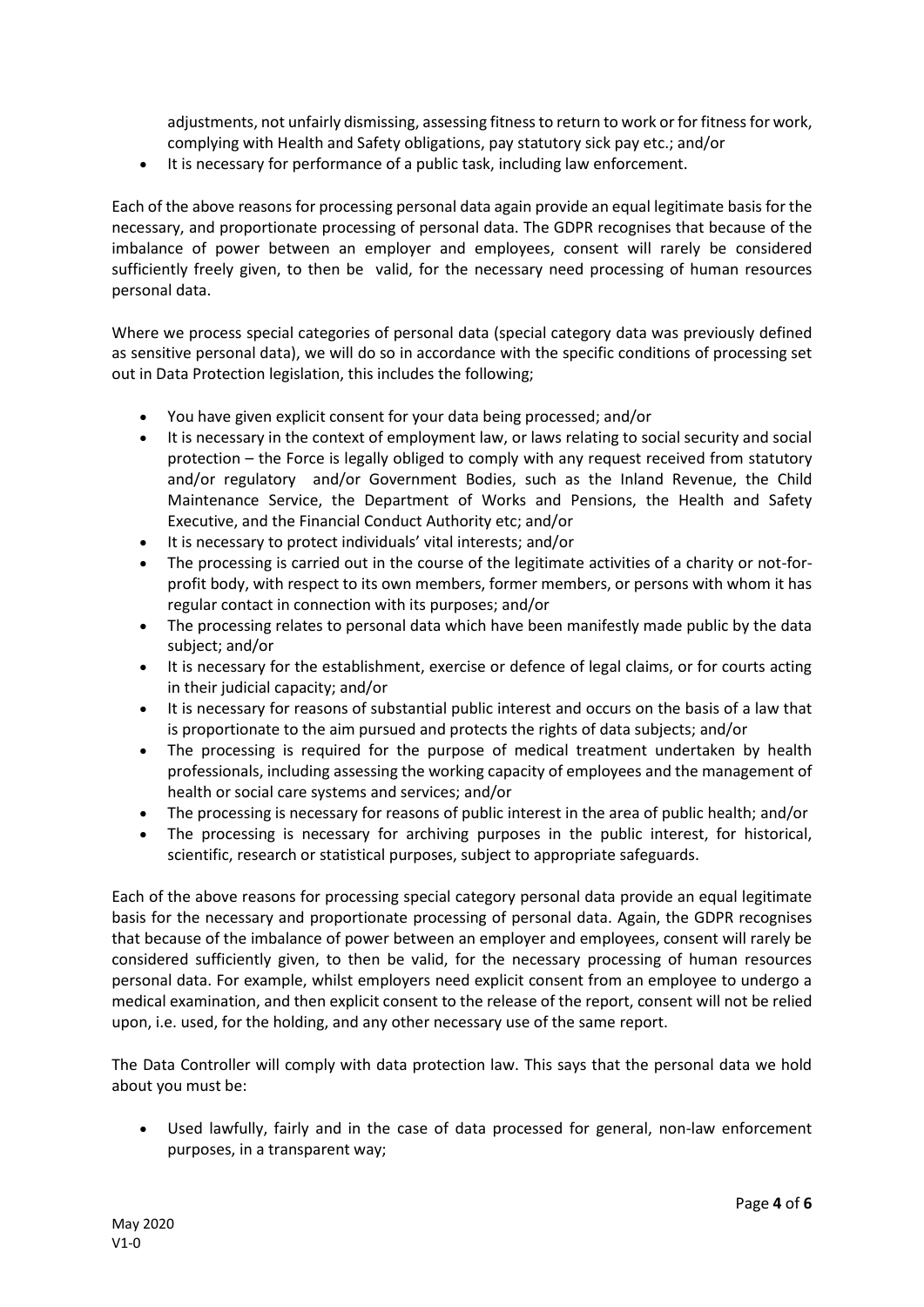- Collected only for valid purposes that we have clearly explained to you and not used in any way that is incompatible with those purposes;
- Relevant to the purposes we have told you about and limited only to those purposes;
- Accurate and kept up to date;
- Kept only as long as is necessary for the purposes we have told you about;
- Kept and destroyed securely, including ensuring that appropriate technical and security measures are in place to protect your personal data and to protect personal data from loss, misuse, unauthorised access and disclosure.

### **Sharing your personal data:**

We may share your personal data internally with relevant departments for the purpose of fulfilling one or more of the above stated legal bases. We may also engage the services of other agencies to meet legal requirements, fulfil another lawful basis this may include obtaining professional services such as legal advice to meet our obligations.

Where we have arrangements to share your personal data, there is a contract, memorandum of understanding or information sharing agreement in place to ensure that the requirements of the Data Protection legislation on handling personal information are met. Where we are required to disclose information by law, for example for safeguarding purposes, we may do so without these arrangements.

We engage with third party processors who handle some, or all, of the above mentioned information on our instruction.

Durham Constabulary will take steps to ensure any disclosures of personal data are necessary and proportionate, as required by law. Whenever we share your personal information, sharing options will be evaluated to ensure that your data is shared in the most secure manner.

#### **How do we keep your personal information secure?**

We are committed to ensuring that your personal data is safe and processed securely. In order to prevent your personal data from being accidentally lost, used or accessed in an unauthorised manner, altered or disclosed, we have put in place suitable physical, electronic and managerial measures. These include information security awareness training for our staff. We have also compiled procedures to safeguard and secure the information that we hold about you which our staff adhere to.

#### **Who has access to data?**

Your personal informaton will be shared internally through secure work areas and access controls and will be limited to those who have a business need to know. This may include members of the HR and recruitment team (including payroll), your line manager, managers in the business area in which you work, IT staff and other departments including Professional Standards where it is necessary for performance of their roles on behalf of the Force and/or in the Public Interest.

Your data may also be shared with employee representatives in the context of collective consultation. This would be limited to the information needed for the purposes of consultation.

Employees, contractors and other third parties who handle personal data will only process your personal information in line with our direct instructions. Where we employ suppliers to process personal data on our behalf the relevant Data Processing Agreements will be in place.